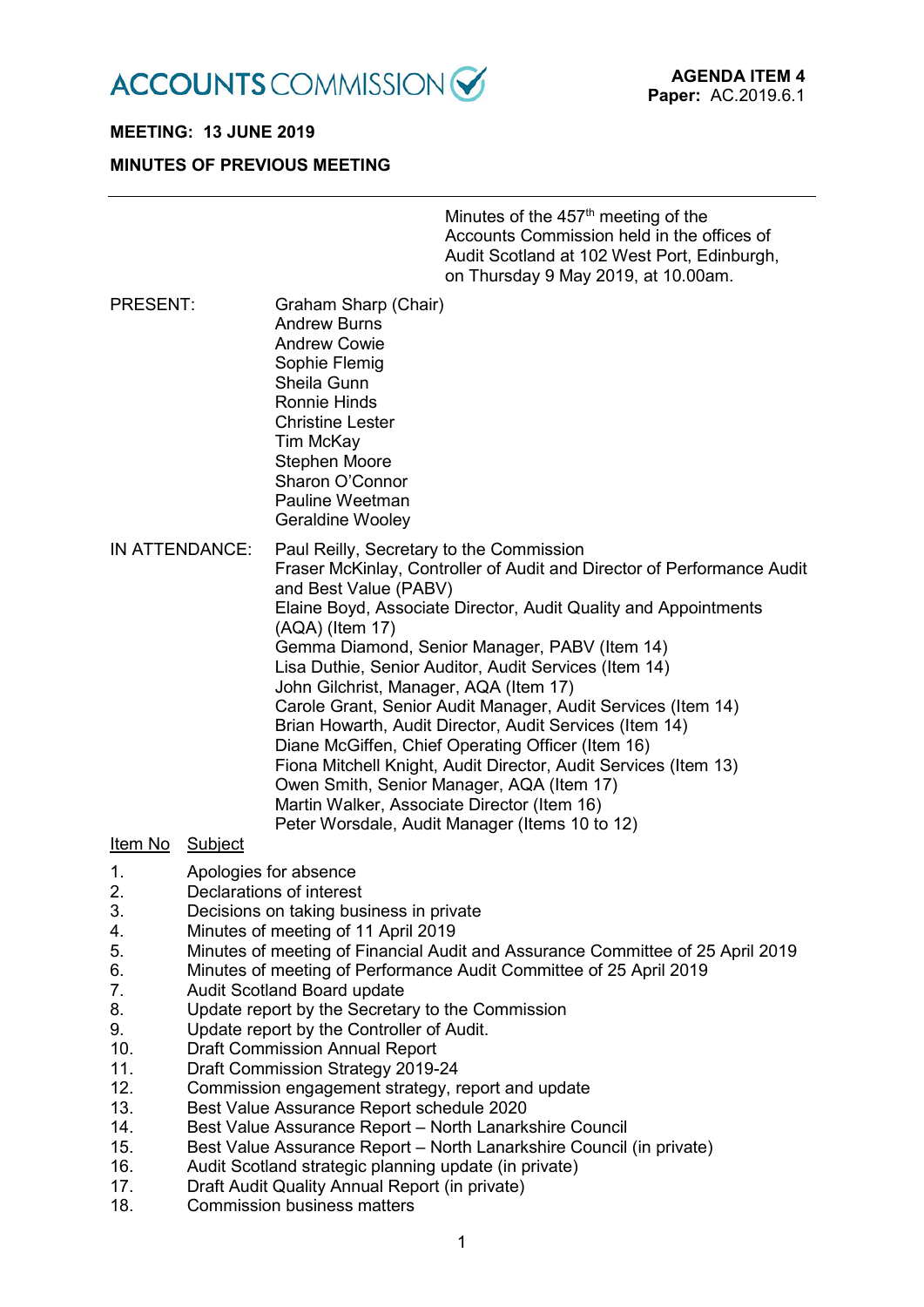# 1. Apologies for absence

It was noted that there were no apologies for absence.

# 2. Declarations of interest

The following declarations of interest were made:

- Sophie Flemig, in items 14 and 15, having undertaken previous work with North Lanarkshire Council.
- Geraldine Wooley, in item 8, as a member of the Scottish Housing and Property Chamber and Fife Valuation Appeal Committee, in relation to references to housing matters, council tax and non-domestic rates.

# 3. Decisions on taking business in private

It was agreed that items 15 to 18 be considered in private because:

- Item 15 requires the Commission to consider actions in relation to a report by the Controller of Audit. The Commission is then obliged by statute to inform the council in question of its decision, which the Commission does before making the decision public.
- Item 16 requires the Commission to consider confidential policy, business and commercial matters.
- Item 17 proposes a draft report which the Commission is to consider in private before publishing.

No business was notified by members for item 18 and thus the Chair advised that the item would not require discussion.

# 4. Minutes of meeting of 11 April 2019

The minutes of the meeting of 11 April 2019 were approved as a correct record.

Arising therefrom, the Commission:

- In relation to item 10, noted advice from the Secretary that the Best Value Assurance Report for Stirling Council was published on 23 April, and the Commission would be meeting the Council on 27 May to discuss the report and the Council's response to it.
- In relation to item 11, noted advice from the Chair he had advised Audit Scotland Board at its meeting on 1 May of the Commission seeking further assurance from Audit Scotland on contingencies in place in relation to various areas of risk in the project leading to a new Code of Audit Practice and new audit appointments.
- In relation to item 12, noted advice from the Secretary that the 2019 Mainstreaming Equality and Equality Outcomes progress report was published on 6 May.

# 5. Minutes of meeting of Financial Audit and Assurance Committee of 25 April 2019

The Commission considered and approved the minutes of the meeting of 25 April 2019 as a correct record, subject to noting advice from the Secretary that the response to the consultation by the Chartered Institute of Public Finance Accountants had been made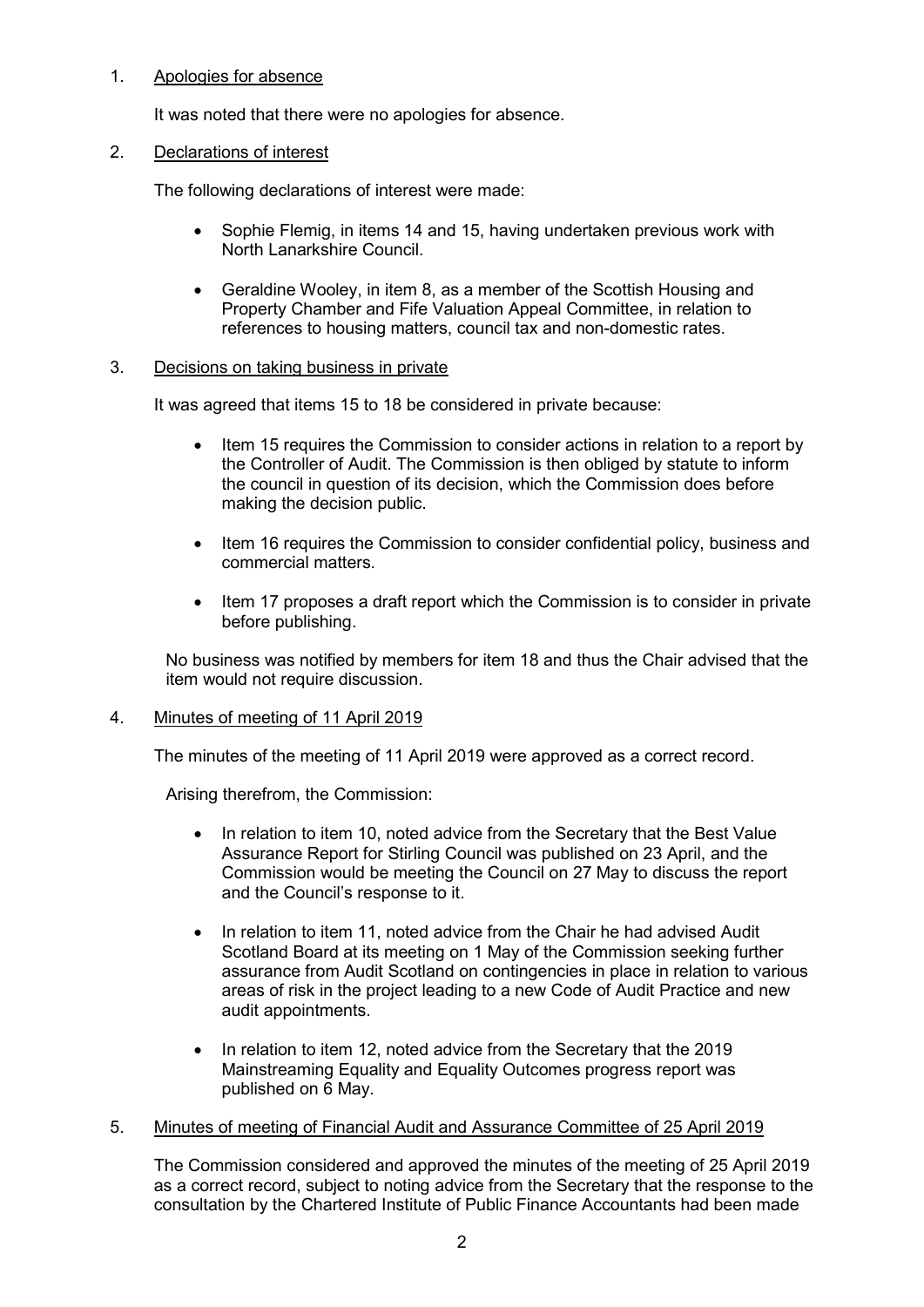available to members on their extranet site.

### 6. Minutes of meeting of Performance Audit Committee of 25 April 2019

The Commission considered and approved the minutes of the meeting of 25 April 2019 as a correct record, subject to noting that the second last bullet point in item 5 should refer to Police Scotland rather than the Scottish Police Service.

### 7. Audit Scotland Board Update

The Commission considered a report providing an update on the recent activity of the Audit Scotland Board.

Arising therefrom, in relation to the minutes of the meeting of Audit Scotland Board of 18 March, the Commission:

In response to a query from Sheila Gunn in relation to item 9 of the minutes, noted advice from the Secretary that it would be expected that the Commission has a sound understanding of fee setting as part of agreeing a strategy for the procurement of the next round of auditor appointments, and he would discuss further with Audit Scotland arrangements to this end.

*Action: Secretary*

• In response to a query from Ronnie Hinds in relation to item 19 of the minutes, noted advice from the Director of PABV that he would report back on Audit Scotland's review of performance in relation to the Institute of Chartered Accountants professional qualification.

*Action: Director of PABV*

Thereafter, the Commission noted the report.

#### 8. Update report by the Secretary to the Commission

The Commission considered a report by the Secretary providing an update on significant recent activity relating to local government and issues of relevance or interest across the wider public sector.

During discussion, the Commission:

• In relation to paragraph 13, in response to a query from Stephen Moore, noted advice from the Secretary and Director of PABV that they would keep the Commission updated on the progress of the Scottish Government's development of the national islands plan.

*Action: Secretary and Director of PABV*

• In relation to paragraph 22, in response to a query from Geraldine Wooley, noted advice from the Secretary that he would report back on any national developments in relation to skills and capacity in the building control profession.

### *Action: Secretary*

- In relation to paragraphs 54 and 59, in response to a query from Sheila Gunn, noted advice from the Controller of Audit that council tax and rent arrears were significant risks for councils which he continued to monitor and report to the Commission appropriately.
- In response to a query from Stephen Moore on the progress of the Children and Young People (Information Sharing) (Scotland) Bill, noted advice from the Secretary that he would provide an update in his next report.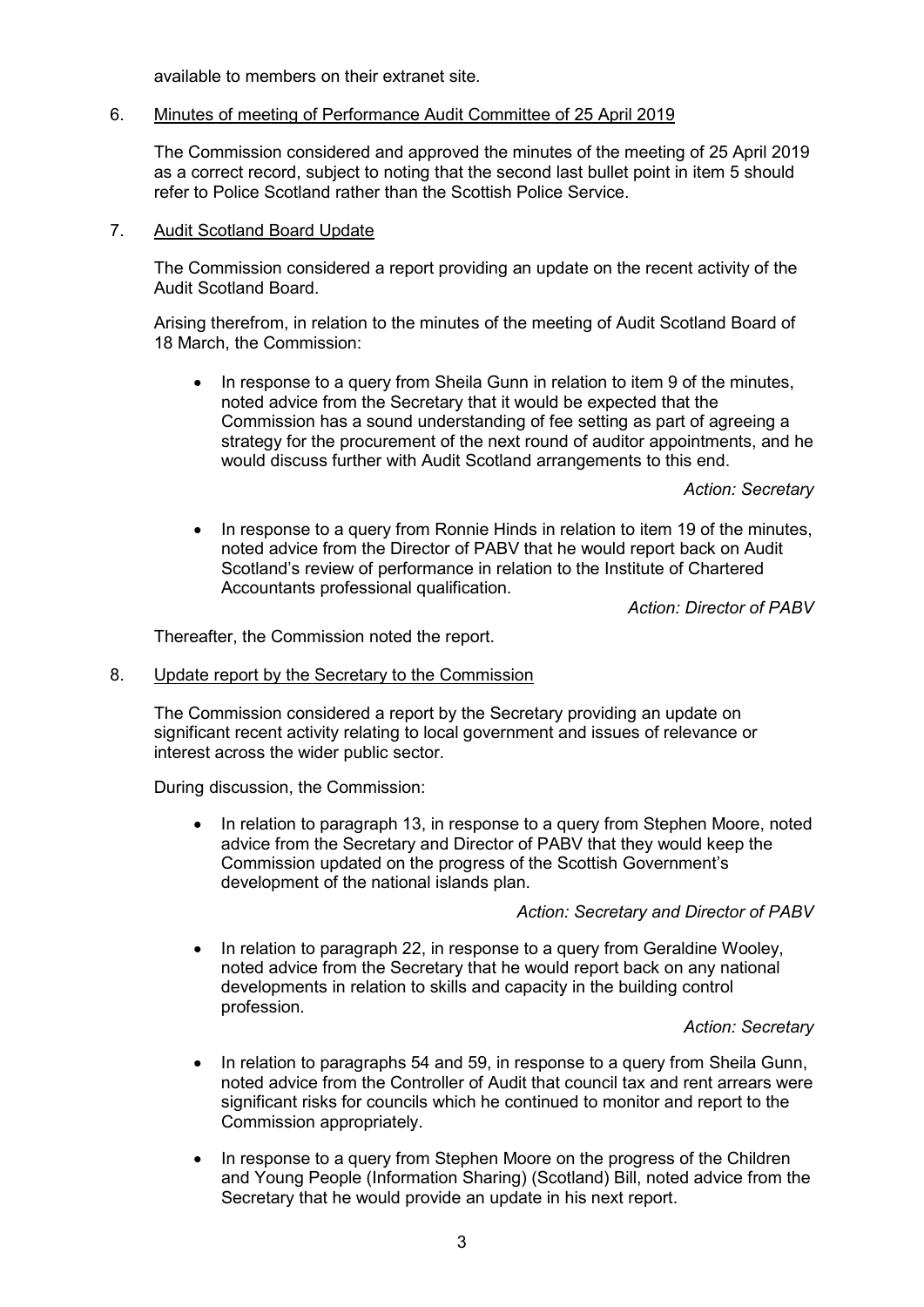Following discussion, the Commission agreed:

- To note the report.
- Not to respond to the Scottish Government 'Strengthening Fire Safety for High Rise Domestic Buildings' consultation.
- Not to respond to the call for evidence from the Local Government and Communities Committee on the Non-Domestic Rates (Scotland) Bill, but to retain an interest in the committee's work in this regard.

### 9. Update report by the Controller of Audit

The Commission noted a verbal update from the Controller of Audit on his recent activity.

### 10. Draft Commission Annual Report 2019/20

The Commission considered a report from the Secretary proposing its draft Annual Report 2019/20.

Following discussion, the Commission agreed to:

- Approve the draft Annual Report 2019/20, subject to the drafting team considering points raised in discussion.
- Approve the publication and promotion arrangements for the report.

*Action: Secretary*

#### 11. Draft Commission Strategy 2019-24

The Commission considered a report from the Secretary proposing its draft Strategy 2019-24.

Following discussion, the Commission agreed to:

- Approve the draft Strategy 2019-24, subject to the drafting team considering points raised in discussion.
- Approve the publication and promotion arrangements for the Strategy.

*Action: Secretary*

#### 12. Commission engagement strategy: report and update

The Commission considered a report from the Secretary proposing the draft progress report against its Engagement Strategy and Action Plan 2018/19 and a revised Engagement Strategy 2019-25.

Following discussion, the Commission agreed to:

- Approve the draft Engagement Strategy and Action Plan 2018/19 and a revised Engagement Strategy 2019-25, subject to the drafting team considering points raised in discussion.
- Approve the publication and promotion arrangements for the documents.

*Action: Secretary*

#### 13. Best Value Assurance Report Schedule 2020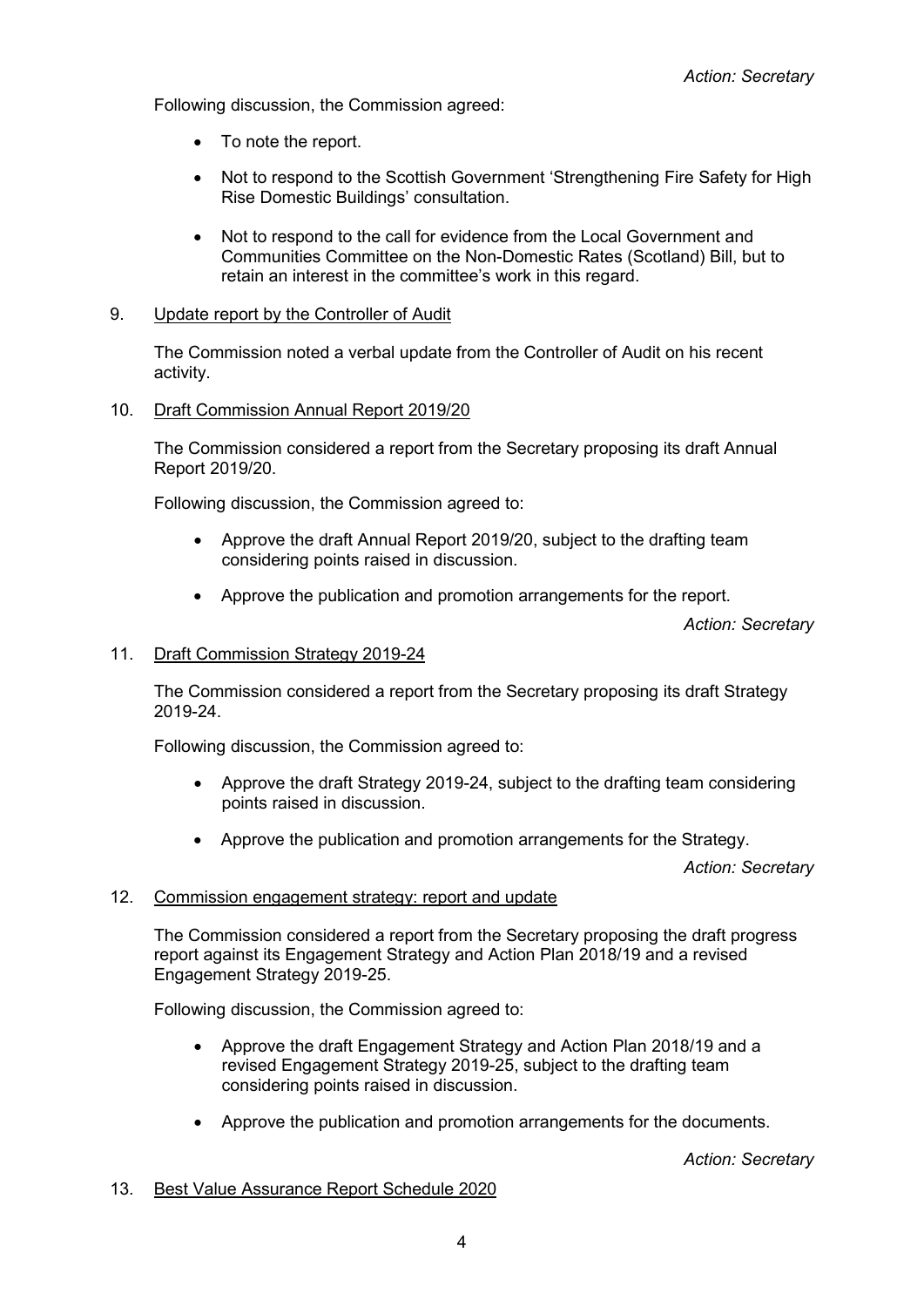The Commission considered a report by the Director of PABV proposing a schedule of Best Value Assurance Reports (BVARs) for the fourth year of the BVAR programme, to be reported in 2020.

Following discussion, the Commission:

• Endorsed the proposed schedule.

*Action: Director of PABV*

• Noted advice from the Director, in response to queries from Andy Cowie and Stephen Moore, on how he will ensure learning from BVAR work in island authorities.

### 14. Best Value Assurance Report: North Lanarkshire Council

The Commission considered a report by the Secretary presenting the Controller of Audit's Best Value Assurance Report for North Lanarkshire Council.

Following questions to the Controller of Audit, the Commission agreed to consider in private how to proceed.

### 15. Best Value Assurance Report: North Lanarkshire Council (in private)

The Commission discussed how to proceed in relation to the Controller of Audit's Best Value Assurance Report for North Lanarkshire Council.

Following discussion, the Commission agreed to make findings, to be published on 23 May

#### 16. Audit Scotland strategic planning update (in private)

The Commission considered a report by the Chief Operating Officer, Audit Scotland providing an update on Audit Scotland's strategic planning process and operating environment and discussing Audit Scotland's key organisational priorities for future years.

Following discussion, the Commission:

- Noted Audit Scotland's strategic planning process and key organisational priorities for future years.
- Noted advice from the Chief Operating Officer and Director of PABV on matters arising from auditor and staff feedback, as reported in the draft *Quality of public audit in Scotland annual report 2018/19*.
- Agreed that Audit Scotland's Human Resources & Organisational Development Manager be considered as a future lunchtime speaker for committee meeting days.

*Action: Secretary and Chief Operating Officer, Audit Scotland*

#### 17. Draft Audit Quality Annual Report (in private)

The Commission considered a report by the Associate Director, Quality Audit and Appointments proposing the draft *Quality of public audit in Scotland annual report 2018/19*.

Following discussion, the Commission agreed:

• That it has positive assurance about the quality of audit work in 2018/19, as reported in quality assurance and reporting processes.